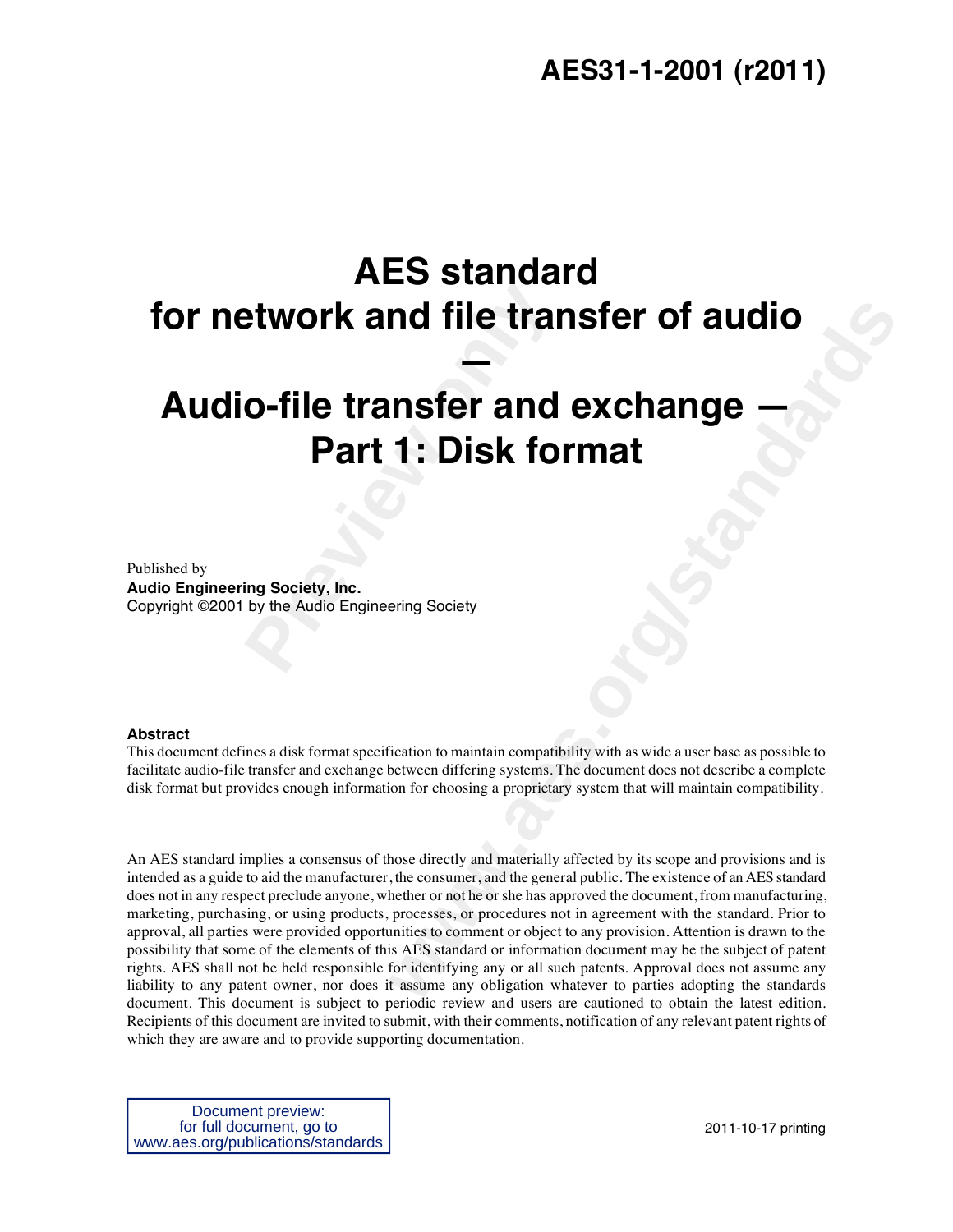# $-2-$

# **Contents**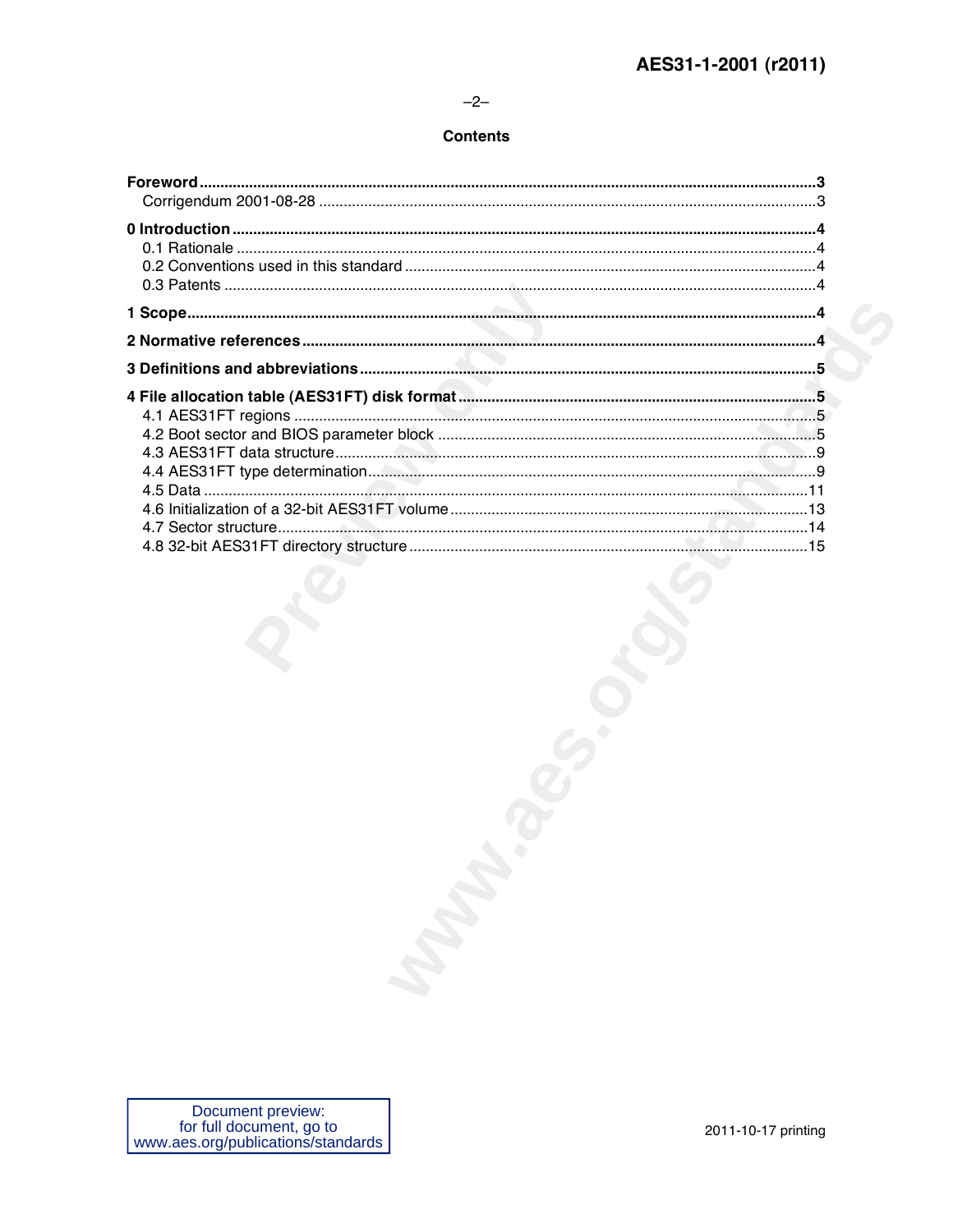# –3–

# **Foreword**

[This foreword is not a part of *AES standard for network and file transfer of audio — Audio-file transfer and exchange — Part 1: Disk format,* AES31-1-2001.]

E-06 Subcommittee on Network and File Transfer of<br>9, Interchange Format for Digital Audio File Transported in the Section of the Transported in the Section of the Section of the Section of the Section of the Section of the For Digital Audio File Transport. The project was initiated in 1994. This document was prepared by a writing group of the SC-06-01 Working Group on Audio-File Transfer and Exchange of the SC-06 Subcommittee on Network and File Transfer of Audio, headed by K. Brown, in fulfillment of project AES-X69, Interchange Format for Digital Audio File Transport. The project was initiated in 1994.

Mark Yonge, chair Brooks Harris, vice-chair SC-06-01 2001-03-09

# **Corrigendum 2001-08-28**

Formatting corrections; ASCII definition added.

# **Note on normative language**

NOTE In AES standards documents, sentences containing the verb "shall" are requirements for compliance with the standard. Sentences containing the verb "should" are strong suggestions (recommendations). Sentences giving permission use the verb "may." Sentences expressing a possibility use the verb "can." The decimal point is a comma except in coding, where it is a period.

Document preview: for full document, go to www.aes.org/publications/standards